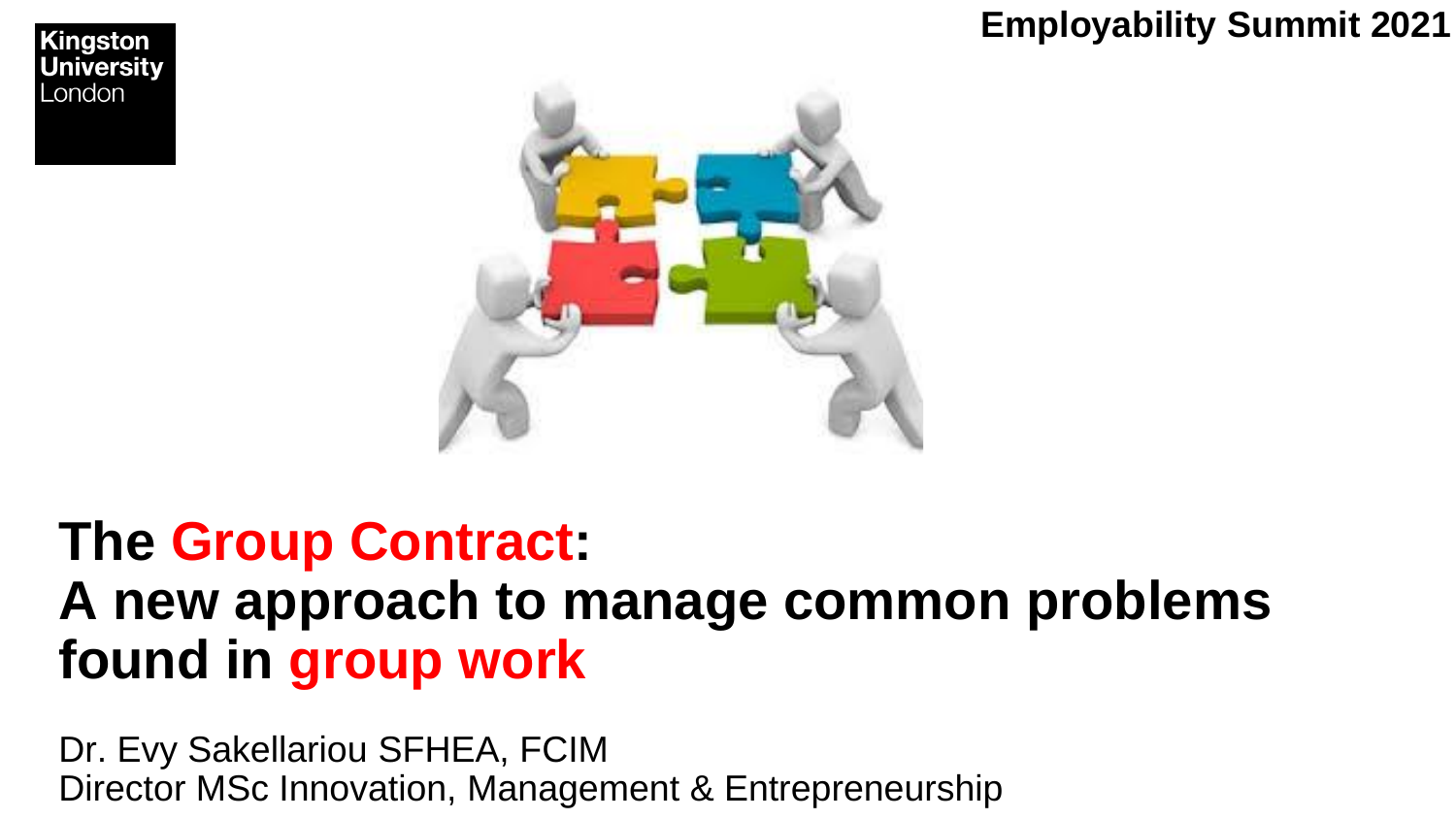### **Future Outlook: Growth of Social & Emotional Skills**

Automation and artificial intelligence will accelerate the shift in skills that the workforce needs.

#### Total hours worked in Europe and United States, 2016 vs 2038 estimate, billion



Source: McKinsey Global Institute Workforce Skills Model; McKinsey Global Institute analysis

McKinsey&Company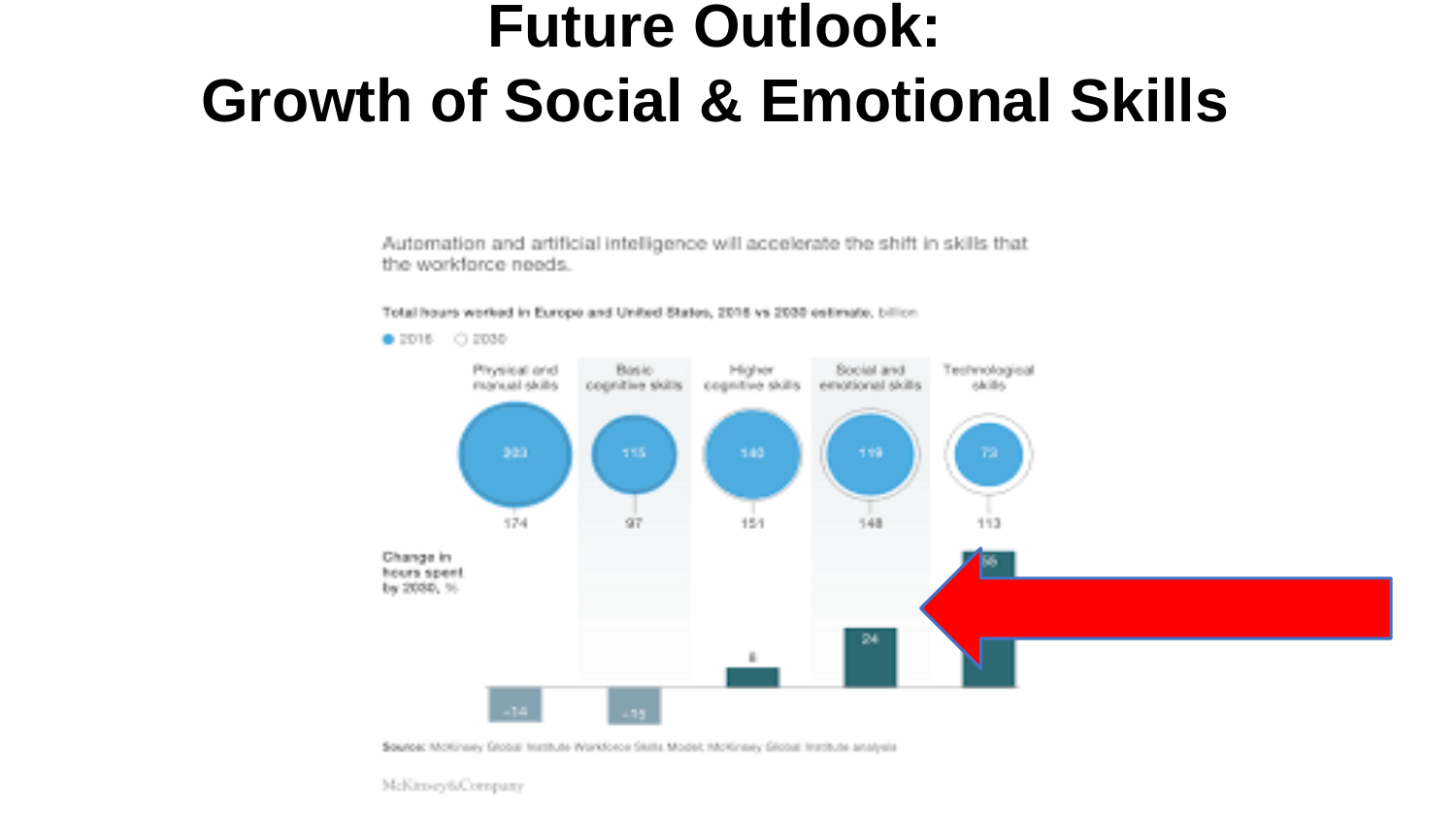## **Groupwork problems in organizations**

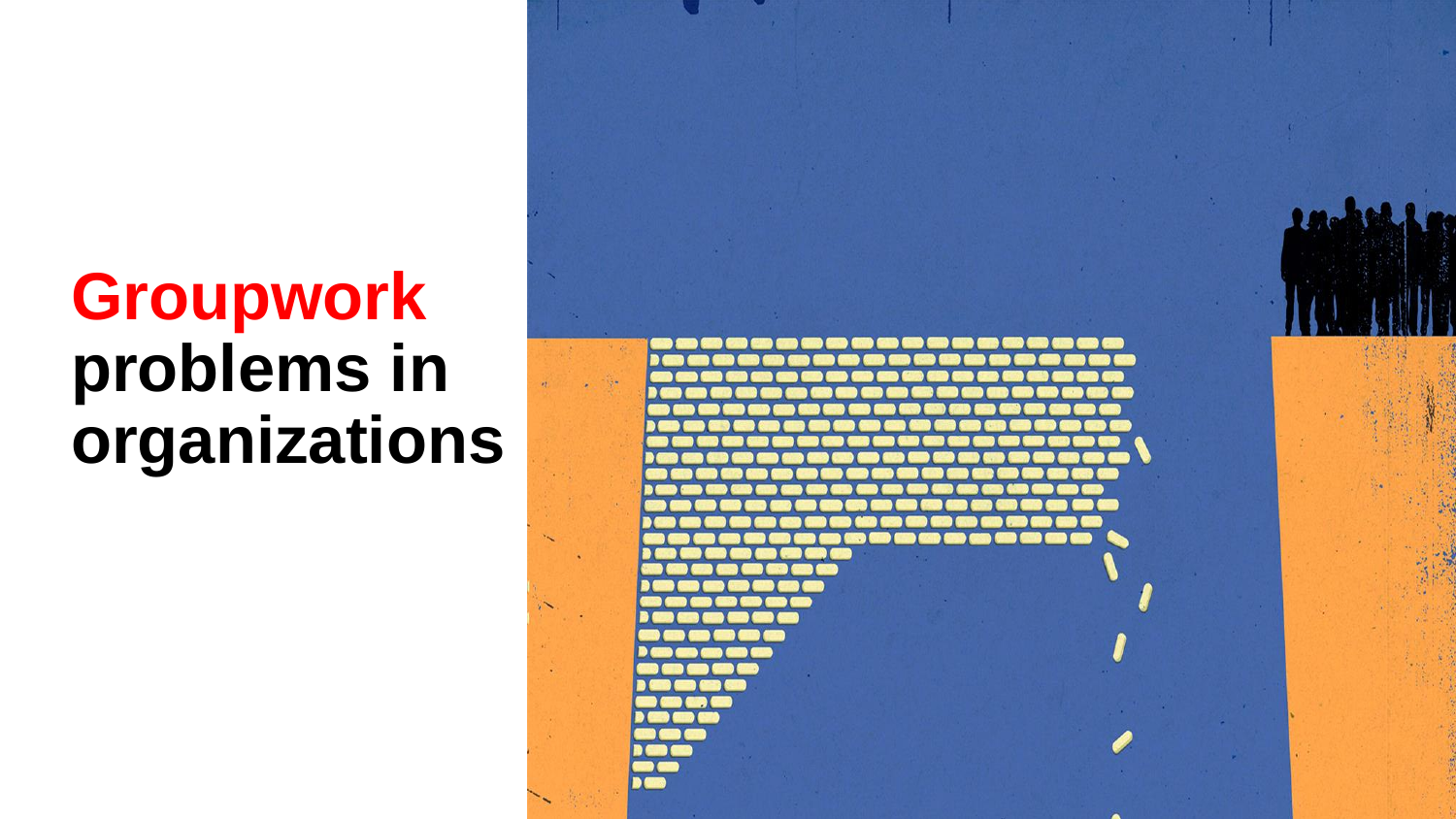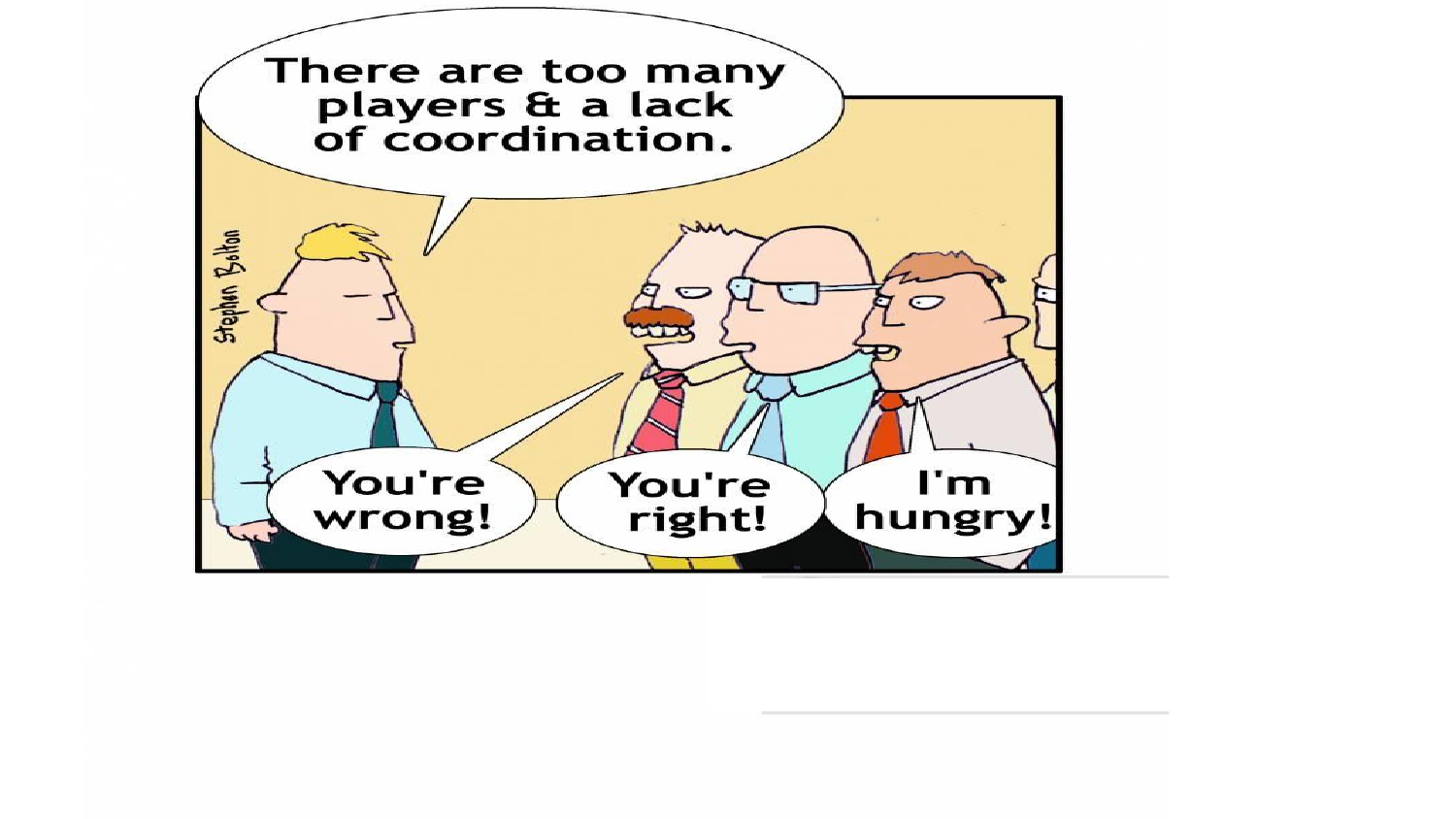## **Groupwork problems in Higher Education**

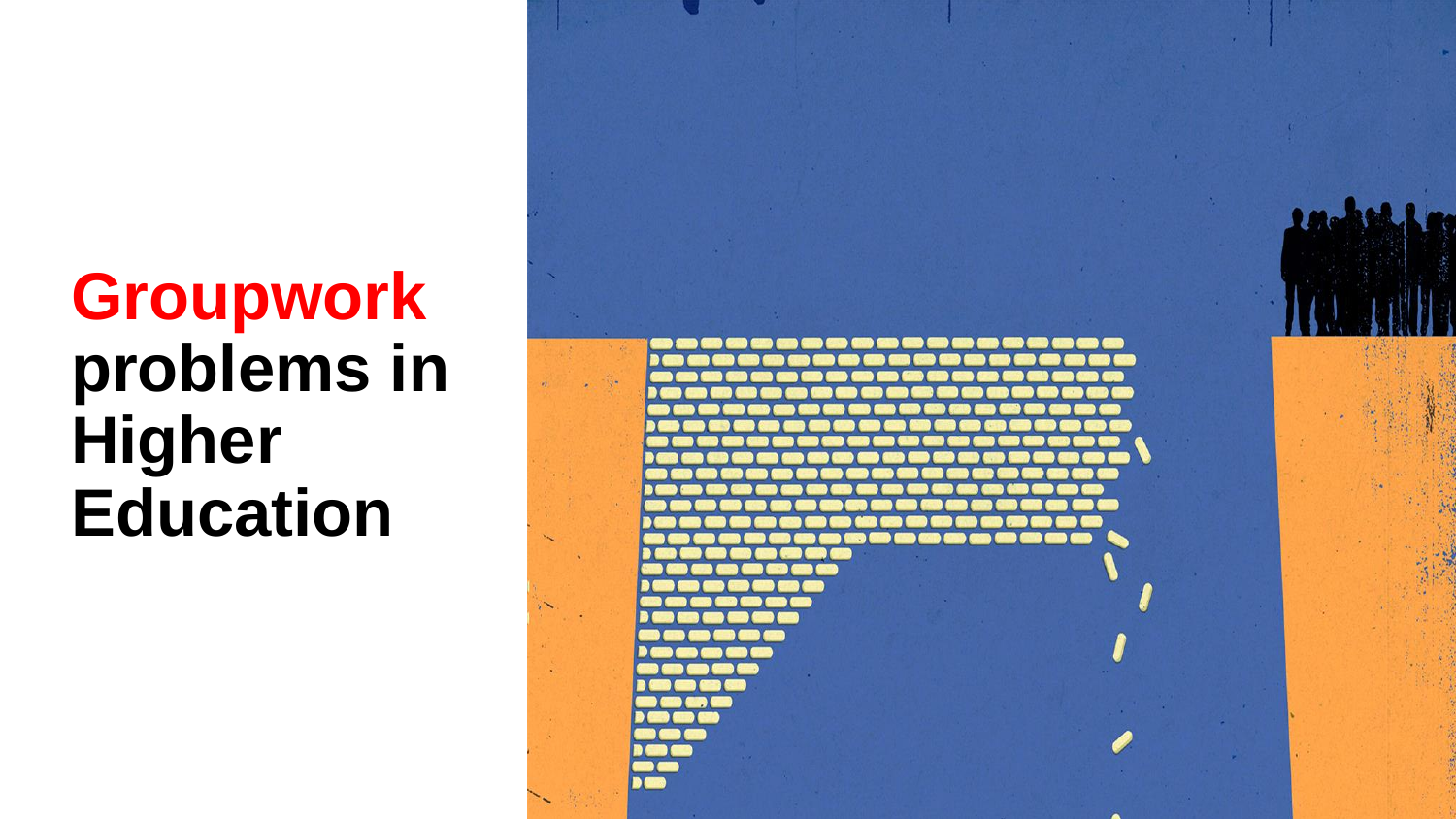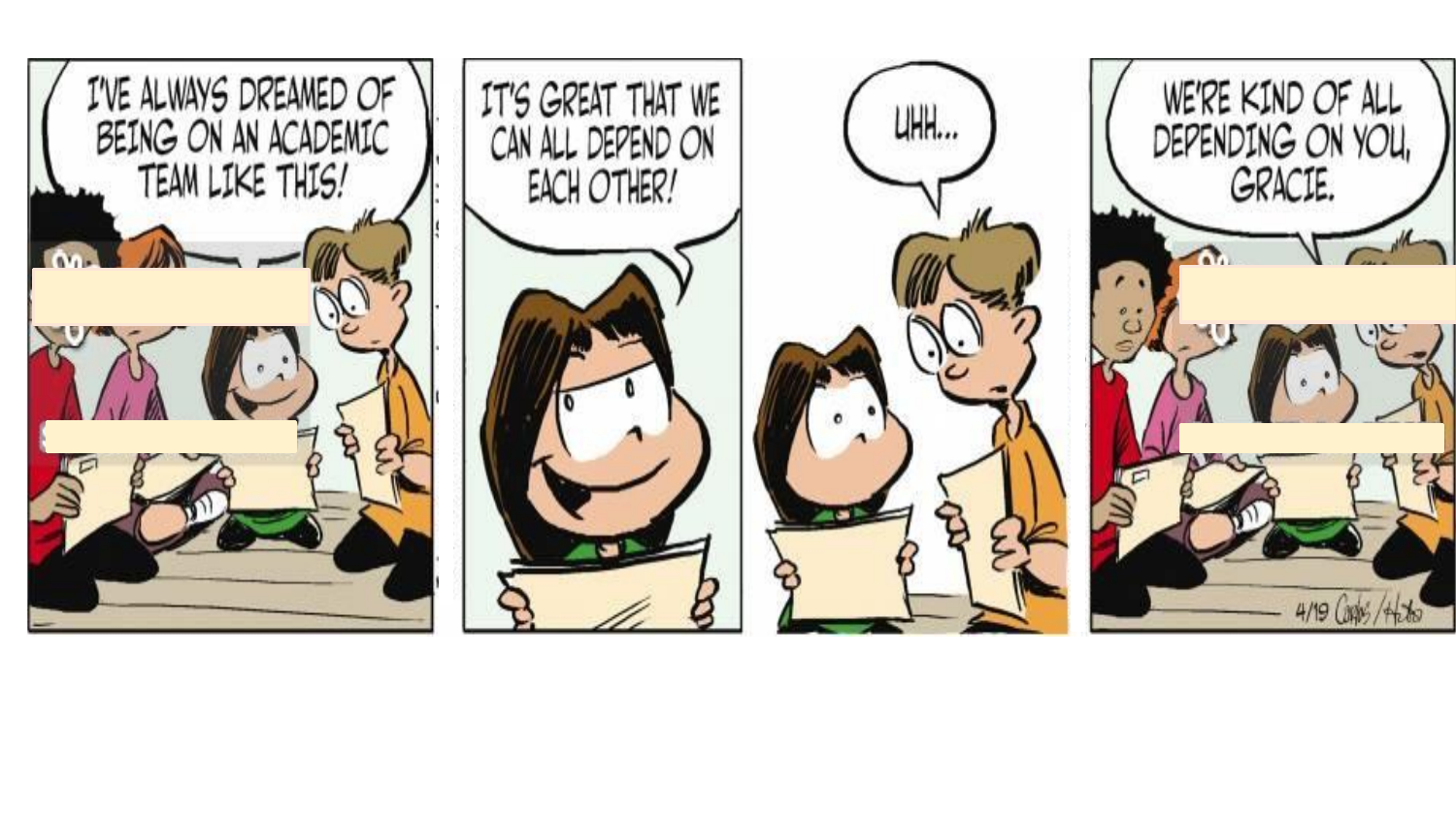![](_page_6_Picture_0.jpeg)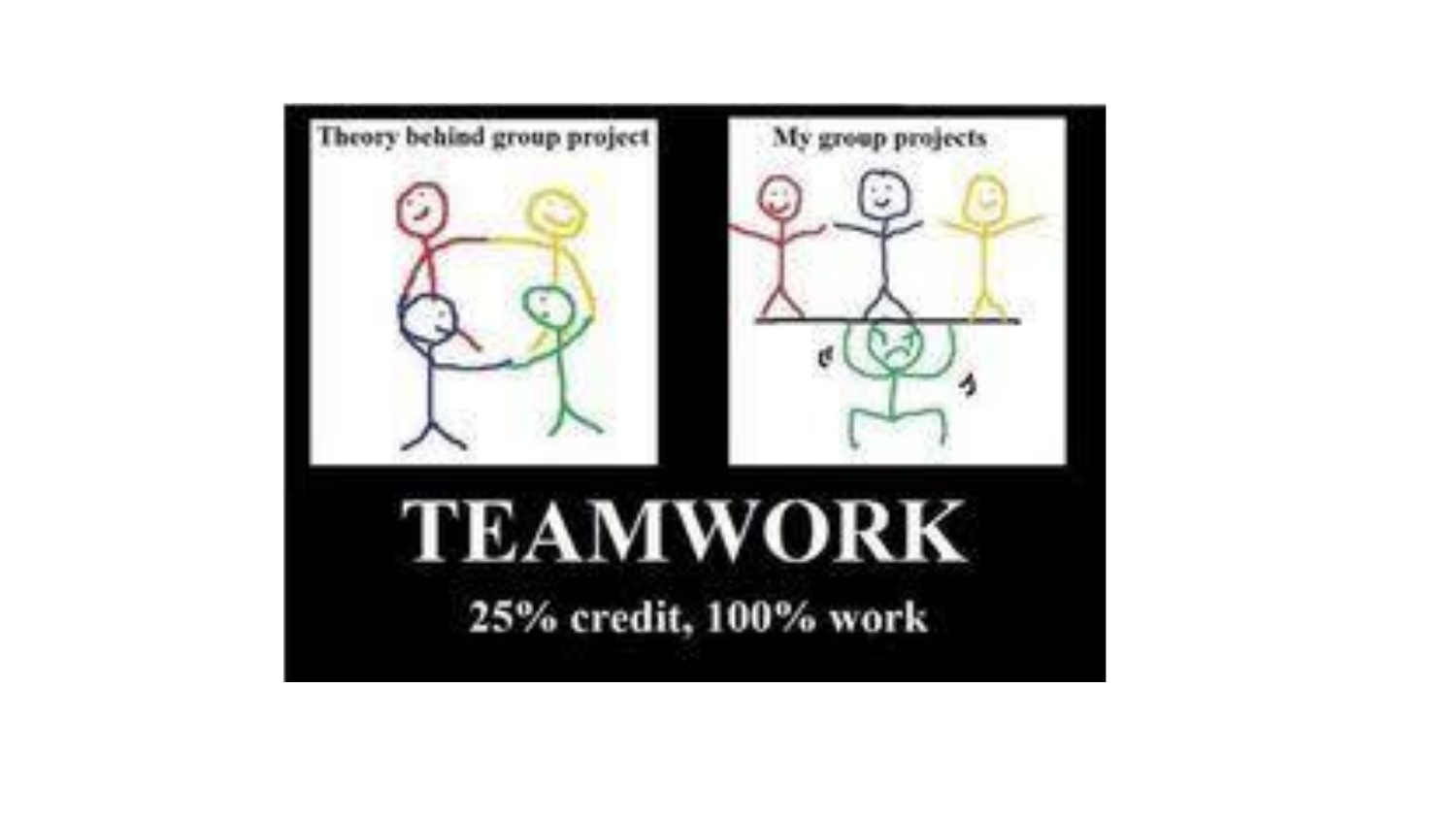![](_page_7_Picture_0.jpeg)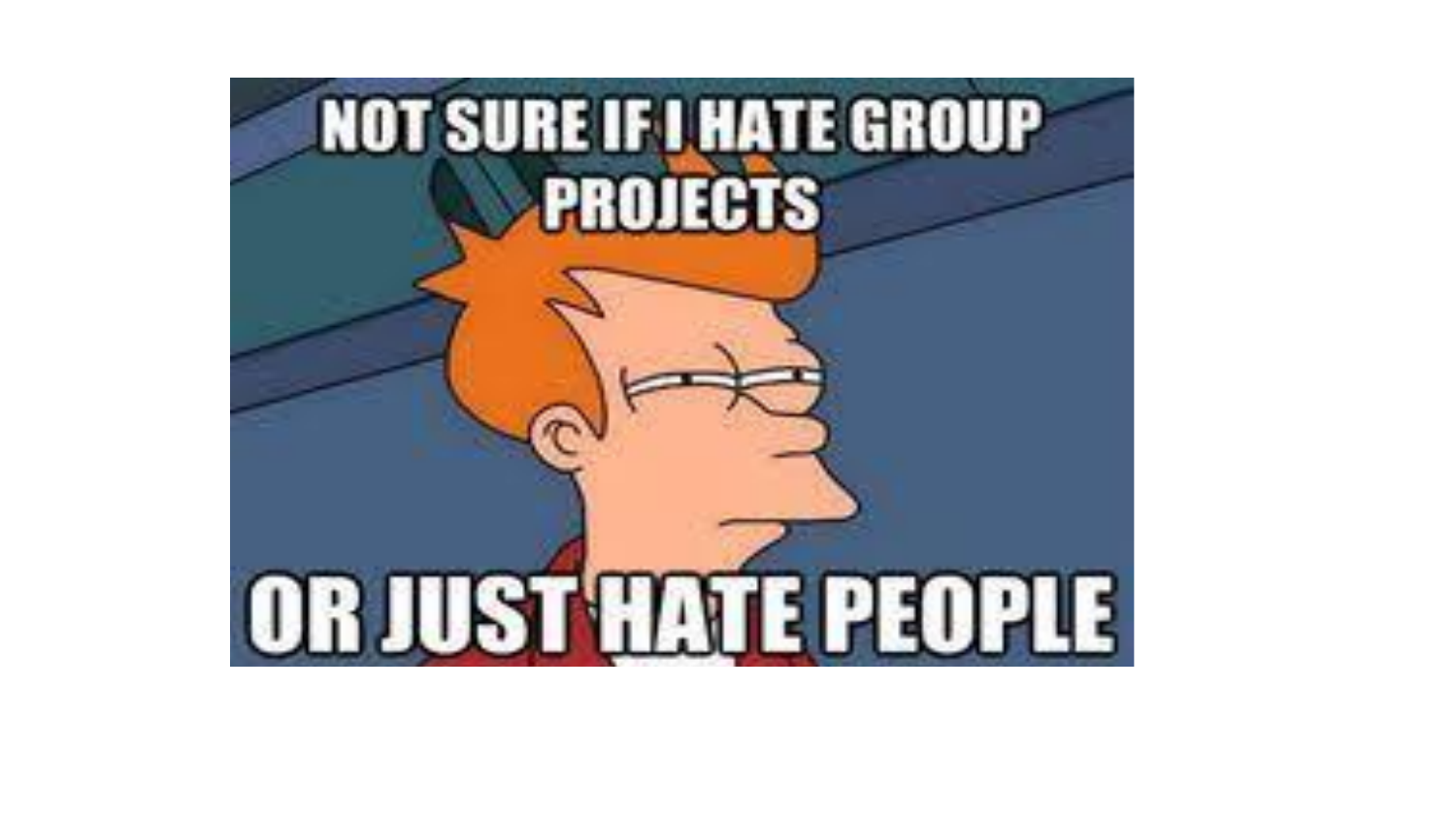## **A seismic shift is needed in the way we think about groupwork**

▪ *"We've got to focus on the interpersonal processes and dynamics that occur among people working together for shorter durations"*

![](_page_8_Picture_2.jpeg)

Edmonson, 2012

Kirschner, 2001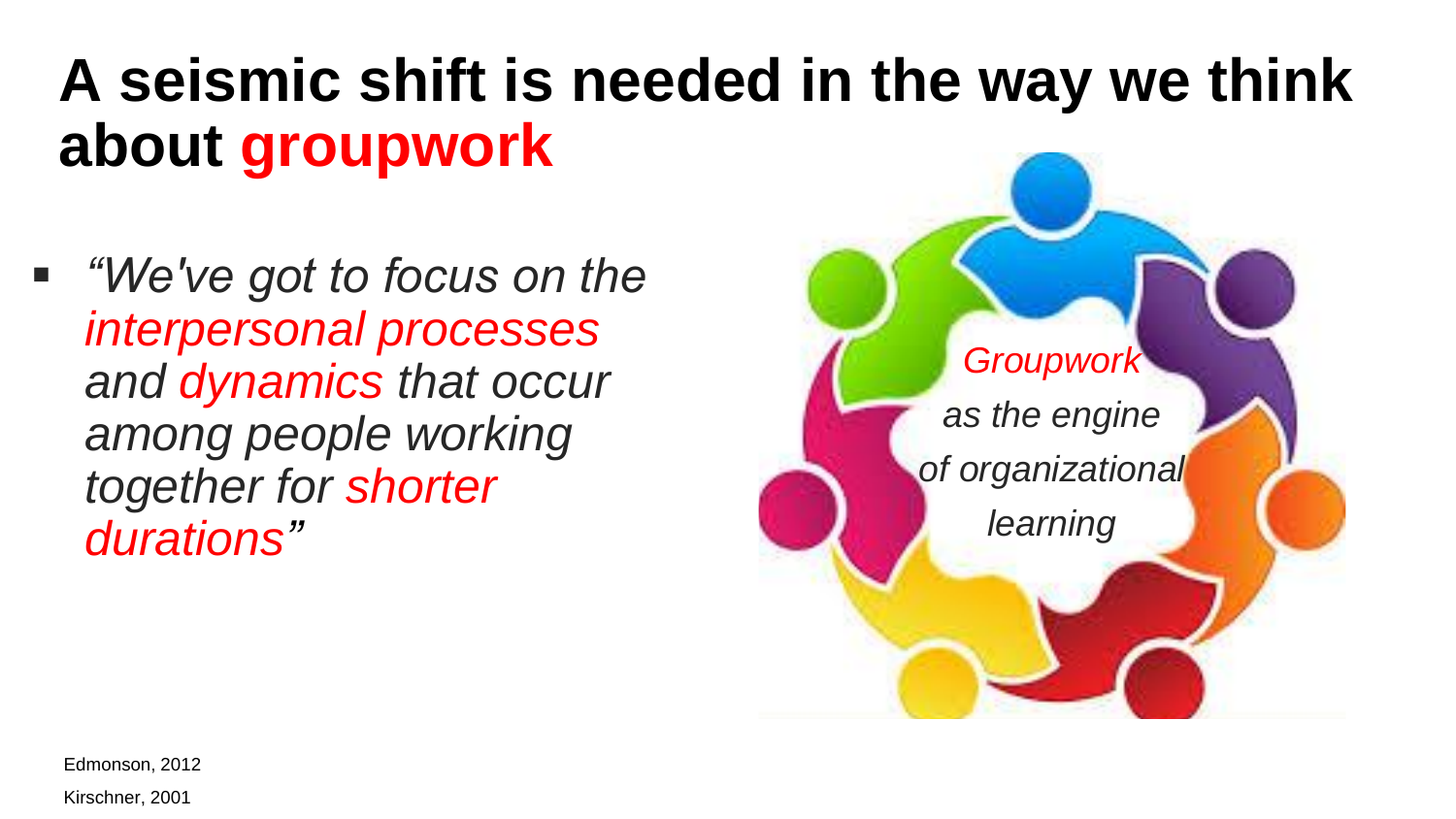![](_page_9_Picture_0.jpeg)

## **The Group Contract is a living tool:**

![](_page_9_Picture_2.jpeg)

A framework of a *written agreement among group members*

![](_page_9_Picture_4.jpeg)

To take *equal* opportunities for *ownership* and *accountability*

![](_page_9_Picture_6.jpeg)

*Before, during* and *after* the assigned group learning task

![](_page_9_Picture_8.jpeg)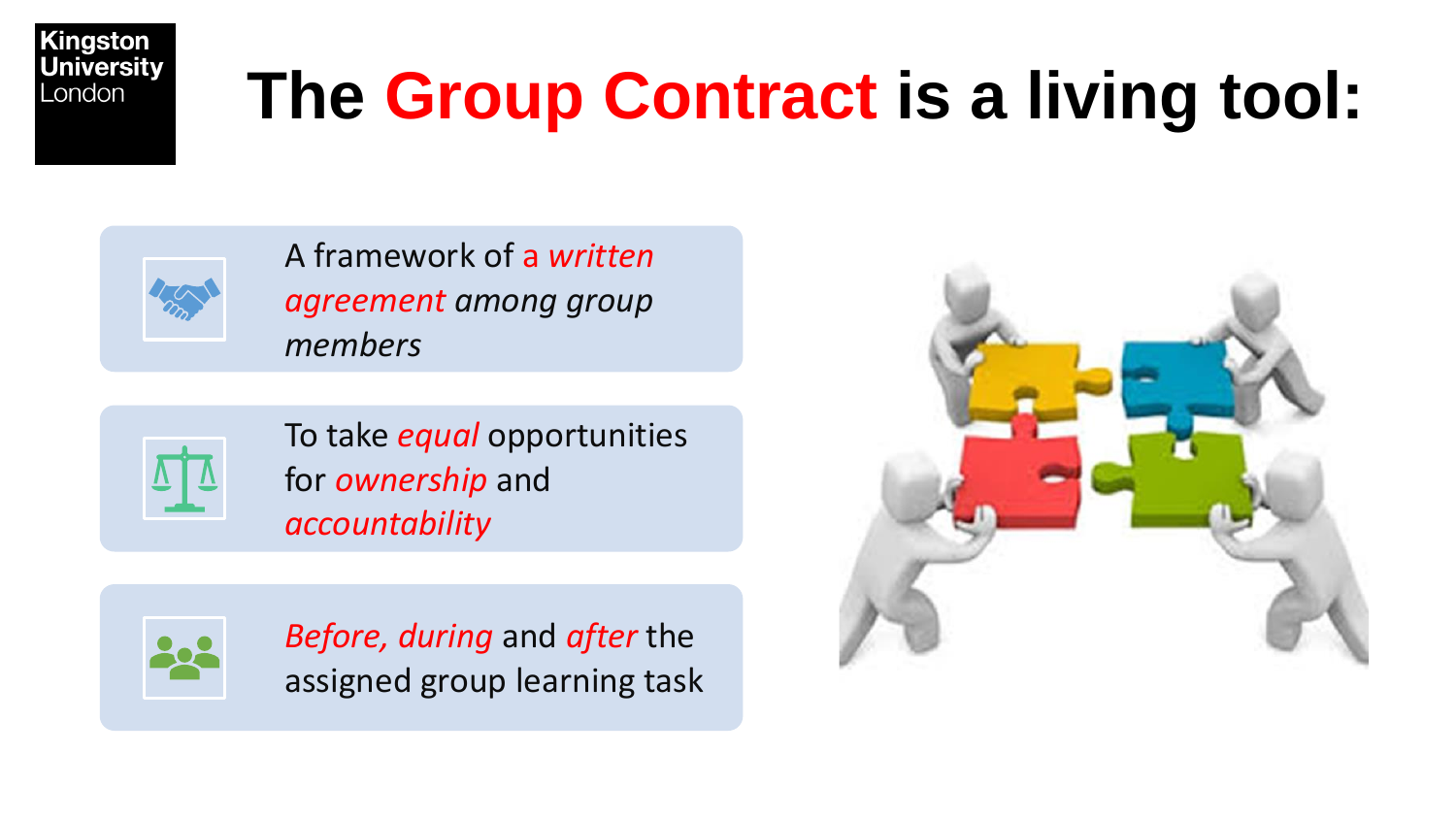## **The Group Contract template:**

1. Making *tacit*  concerns *explicit*

2. Co-creating new ground *rules* for collaboration

3. Agreeing collectively individual roles, *responsibilities* & *corrective* actions

| Kingston<br><b>Business</b><br>School               | <b>Group Contract</b><br>Tasks, 1, 2, 3<br>your group report.<br>Instructor: | Attention: To be signed by the Instructor, and to be submitted with |
|-----------------------------------------------------|------------------------------------------------------------------------------|---------------------------------------------------------------------|
| <b>Name of Team:</b><br><b>Names of Team Member</b> |                                                                              | <b>Role</b>                                                         |
| ı                                                   |                                                                              |                                                                     |
| 2                                                   |                                                                              |                                                                     |
| ŝ.                                                  |                                                                              |                                                                     |
| 4                                                   |                                                                              |                                                                     |
| š.                                                  |                                                                              |                                                                     |
| Task <sub>1</sub>                                   |                                                                              |                                                                     |
| group for this suignment                            | Discuss and write what can go wrong when worlding as a                       | Brainstorm and agree as a team a solution                           |
|                                                     |                                                                              |                                                                     |
|                                                     |                                                                              |                                                                     |
|                                                     |                                                                              |                                                                     |
|                                                     |                                                                              |                                                                     |
|                                                     |                                                                              |                                                                     |
|                                                     |                                                                              |                                                                     |
|                                                     |                                                                              |                                                                     |
|                                                     |                                                                              |                                                                     |
|                                                     |                                                                              |                                                                     |

| Task 2    |                                                                                                           |          |
|-----------|-----------------------------------------------------------------------------------------------------------|----------|
|           | Write down the agreed ground rules to work collaboratively and efficiently as a group for this assignment |          |
|           |                                                                                                           |          |
|           |                                                                                                           |          |
|           |                                                                                                           |          |
|           |                                                                                                           |          |
|           |                                                                                                           |          |
|           |                                                                                                           |          |
|           |                                                                                                           |          |
|           |                                                                                                           |          |
|           |                                                                                                           |          |
|           |                                                                                                           |          |
|           |                                                                                                           |          |
|           |                                                                                                           |          |
|           |                                                                                                           |          |
|           |                                                                                                           |          |
|           |                                                                                                           |          |
| <br>Task3 |                                                                                                           |          |
|           | Agree DETAILED responsibilities and expectations from each member.                                        |          |
|           | San this group contract and ask from your instructor to sign it as well.                                  |          |
| Name/Role | Detailed responsibilities/expectations                                                                    | Seators. |
|           |                                                                                                           |          |
|           |                                                                                                           |          |
|           |                                                                                                           |          |
|           |                                                                                                           |          |
|           |                                                                                                           |          |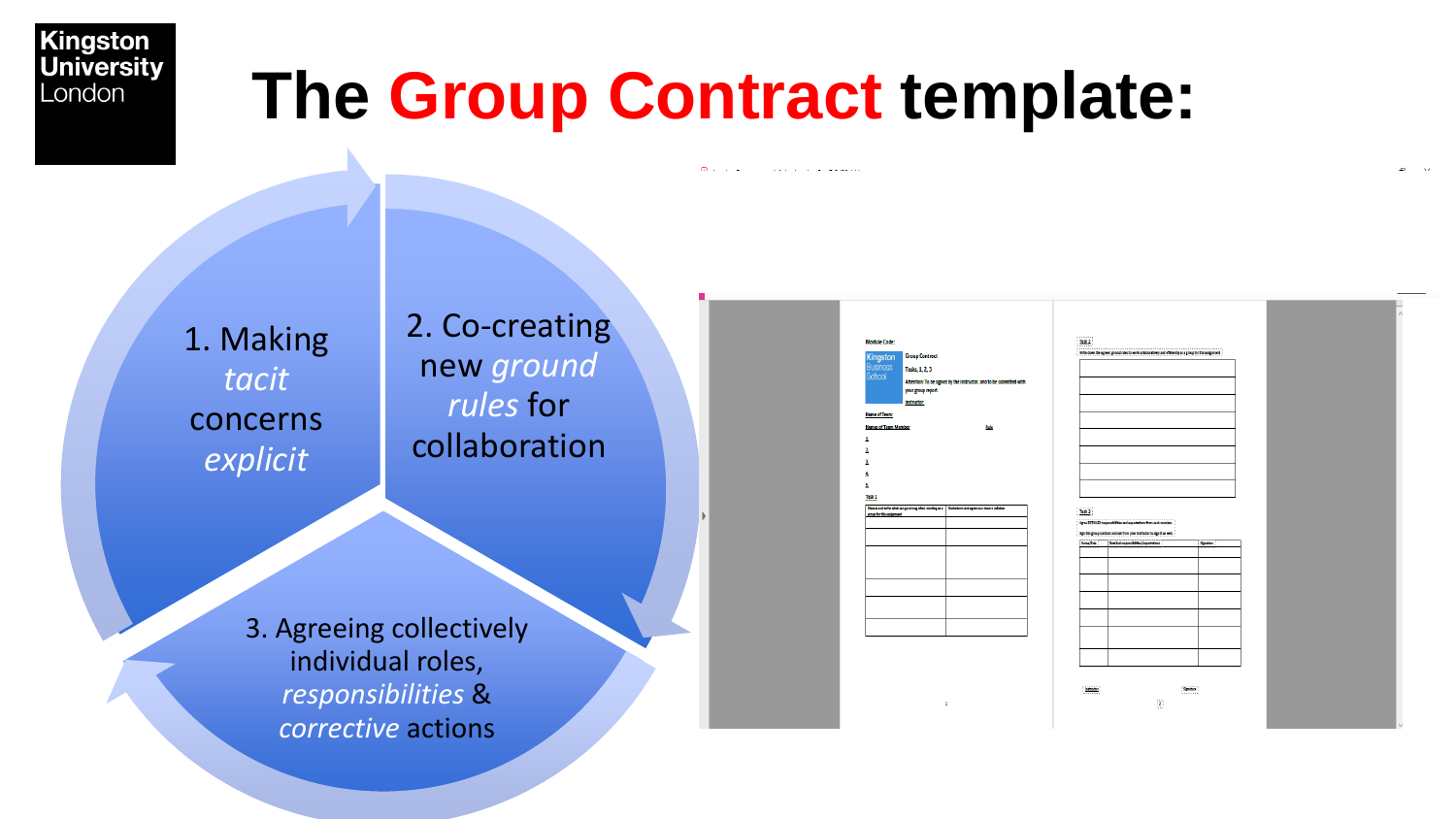## **Group Contract: Applications in Higher Education**

![](_page_11_Picture_2.jpeg)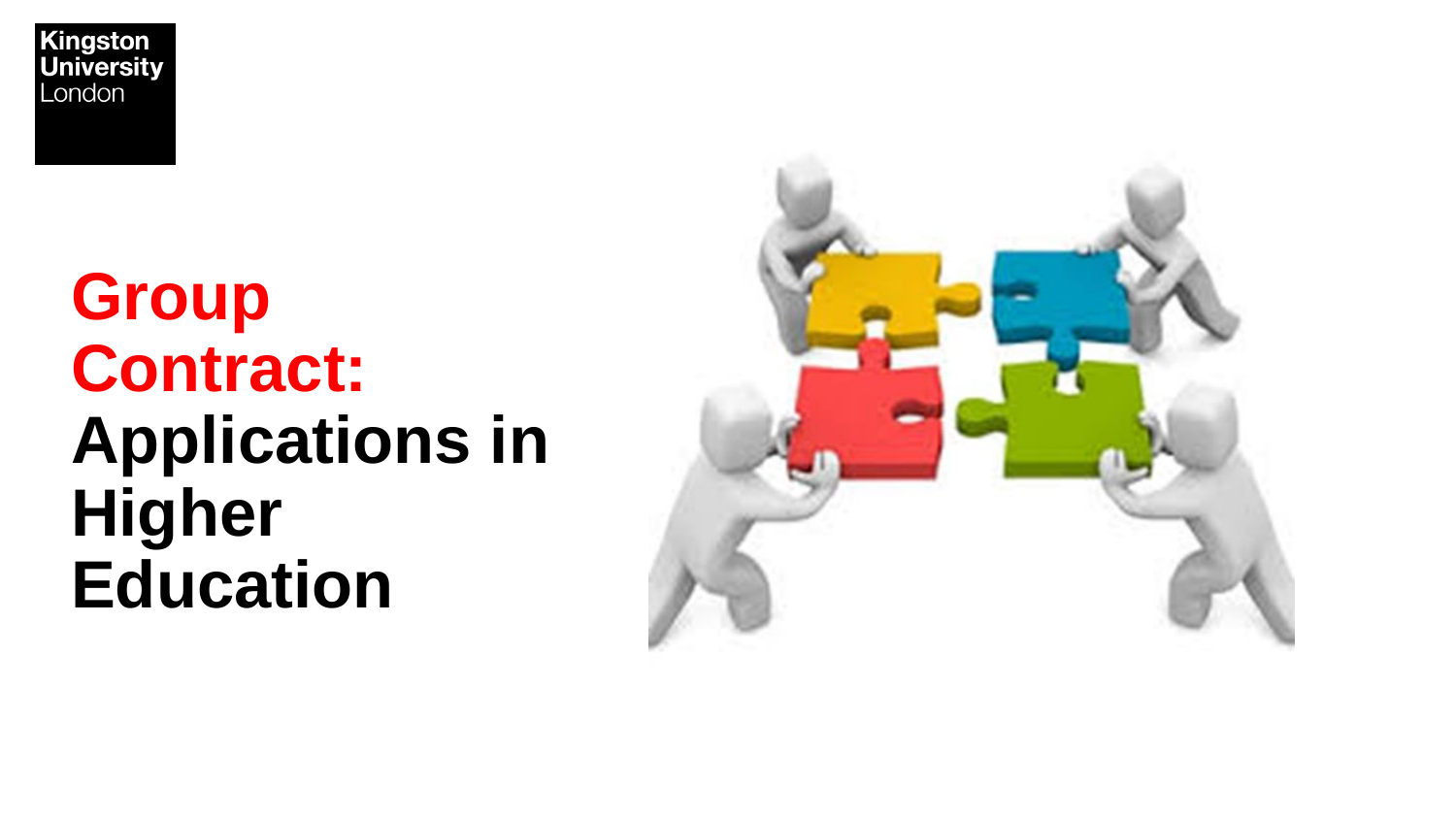# **Group Contract: Teaching & Learning**

![](_page_12_Picture_2.jpeg)

#### Schools/Modules

- KBS
- School of Arts
- $\bullet$  L4
- L5
- L6
- $\bullet$  L7

#### Context

- Formative before and during group assignments
- Summative in assignment briefings/marking
- Tutoring sessions
- With Critical Reflection tool during and after group assignments

#### Offline & Online

- In classroom
- In 1-2-1 physical meetings
- In virtual meetings
- In breakout rooms
- In informal virtual groups (e.g. WhatsApp)
- In collaborative platforms (e.g jamboard)
- Canvas

![](_page_12_Picture_23.jpeg)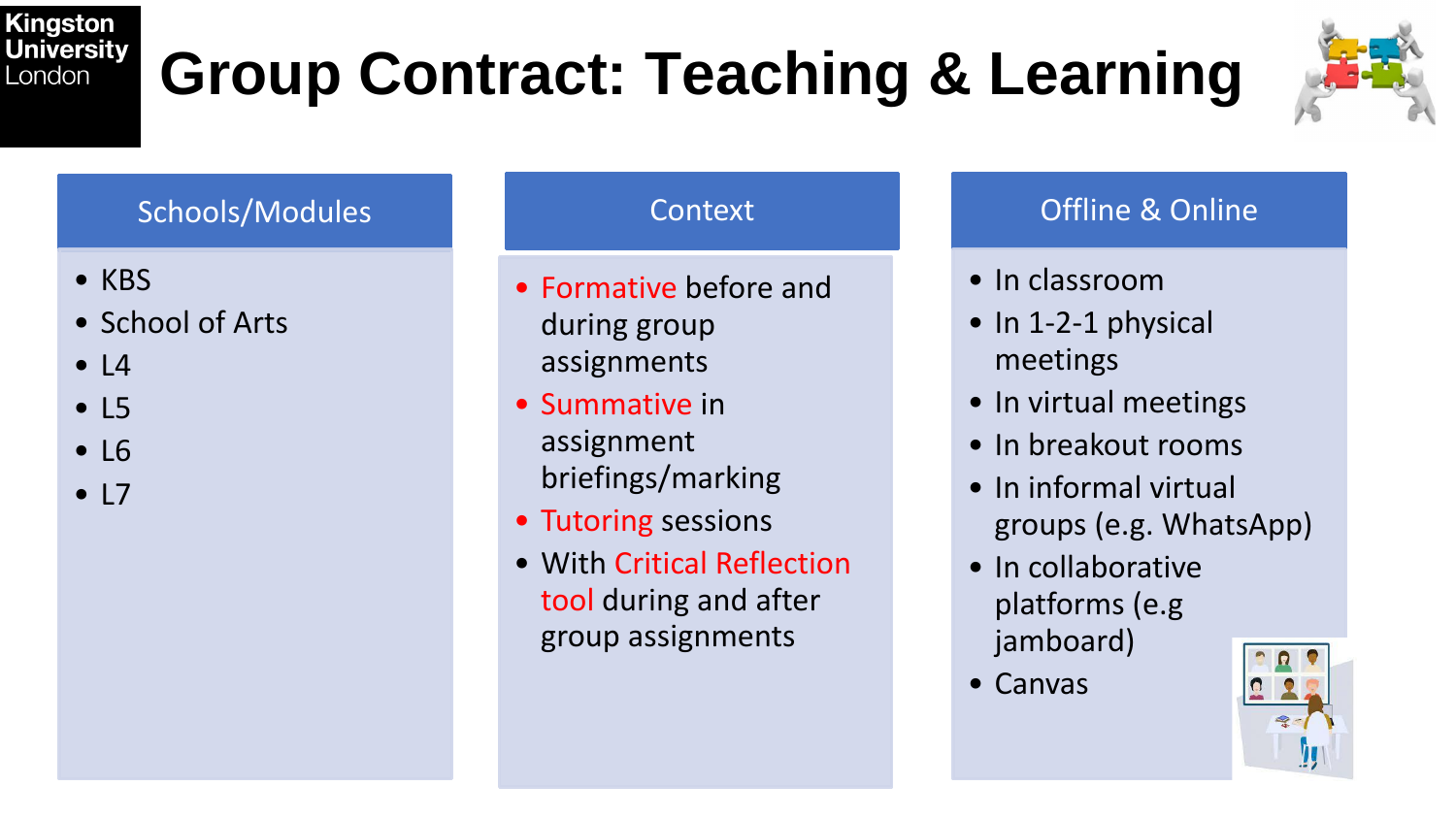# **Very positive response**

*No group dispute post submission of group presentation and report: the first time in 7 years!*

*Took a while to get started. In the end worked well* 

*The contract enabled us to exchange ideas and contribute equally to the assignment. It was overall a very positive experie*nce

and effectively. *led diligently by our team coordinator. We are very happy with our group and ahead of our internal schedule!*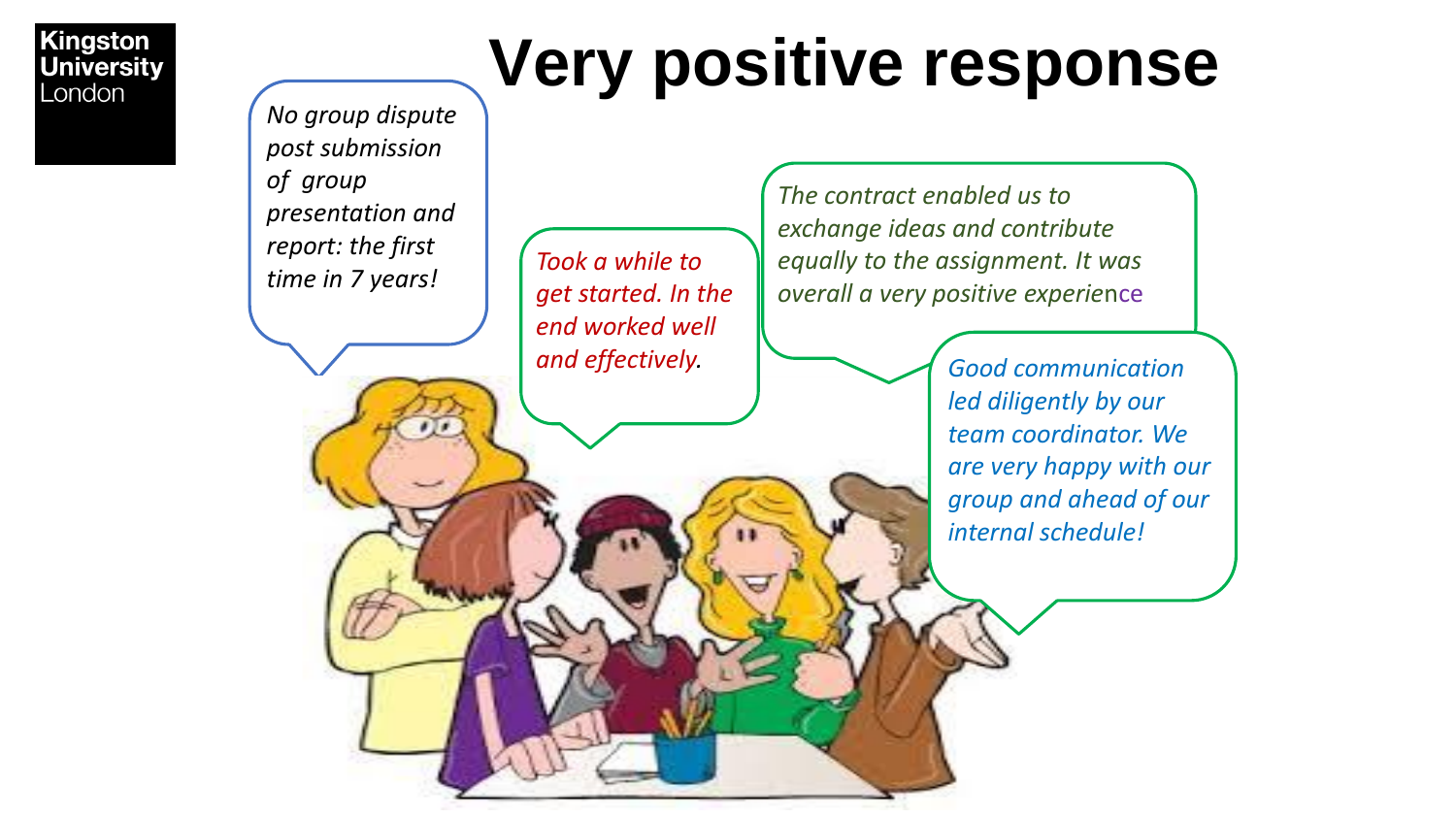![](_page_14_Picture_0.jpeg)

## **Other Organizational Contexts?**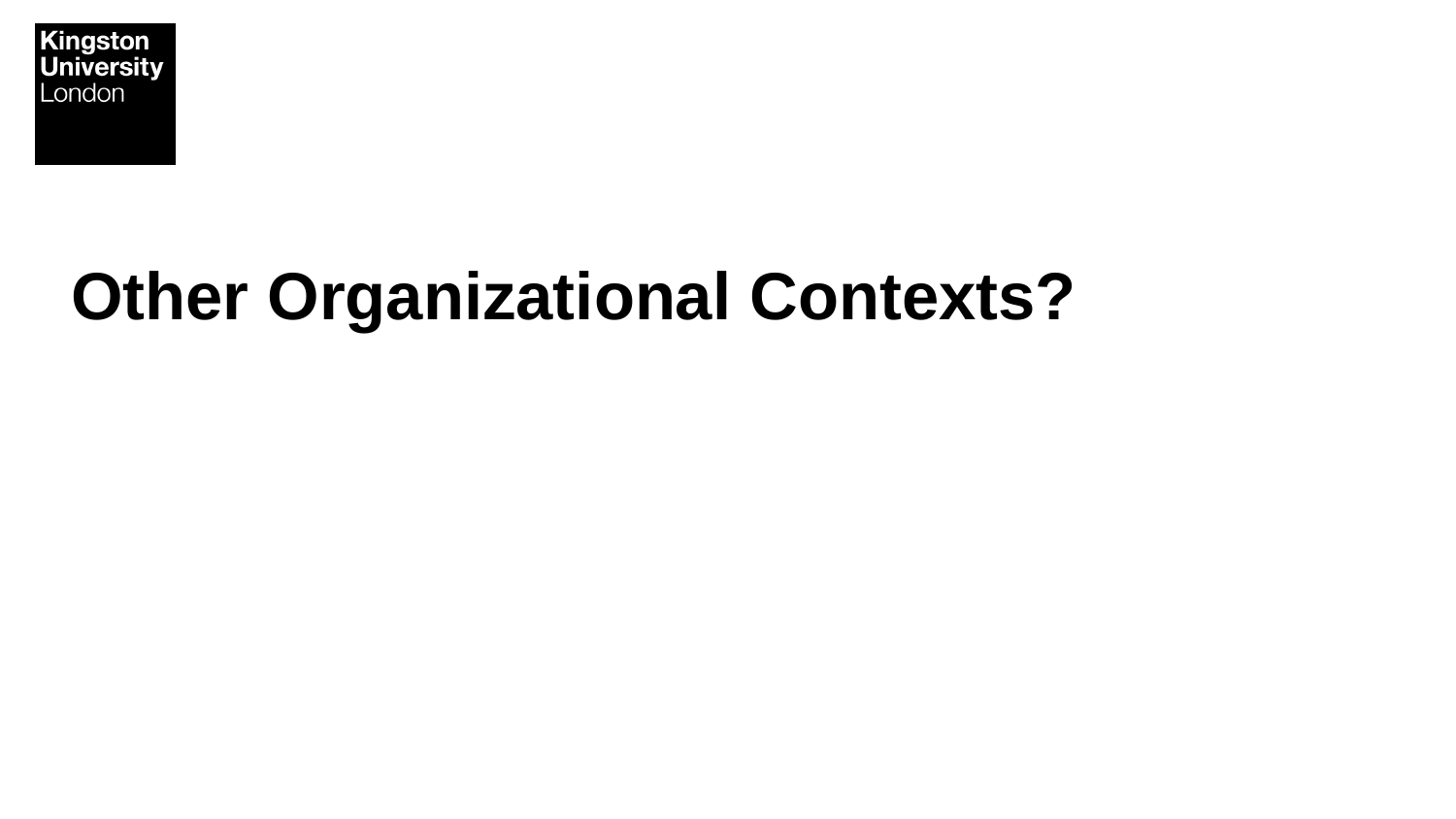![](_page_15_Picture_0.jpeg)

OK, IF WE COULD JUST SYNCHRONISE CHAIRS.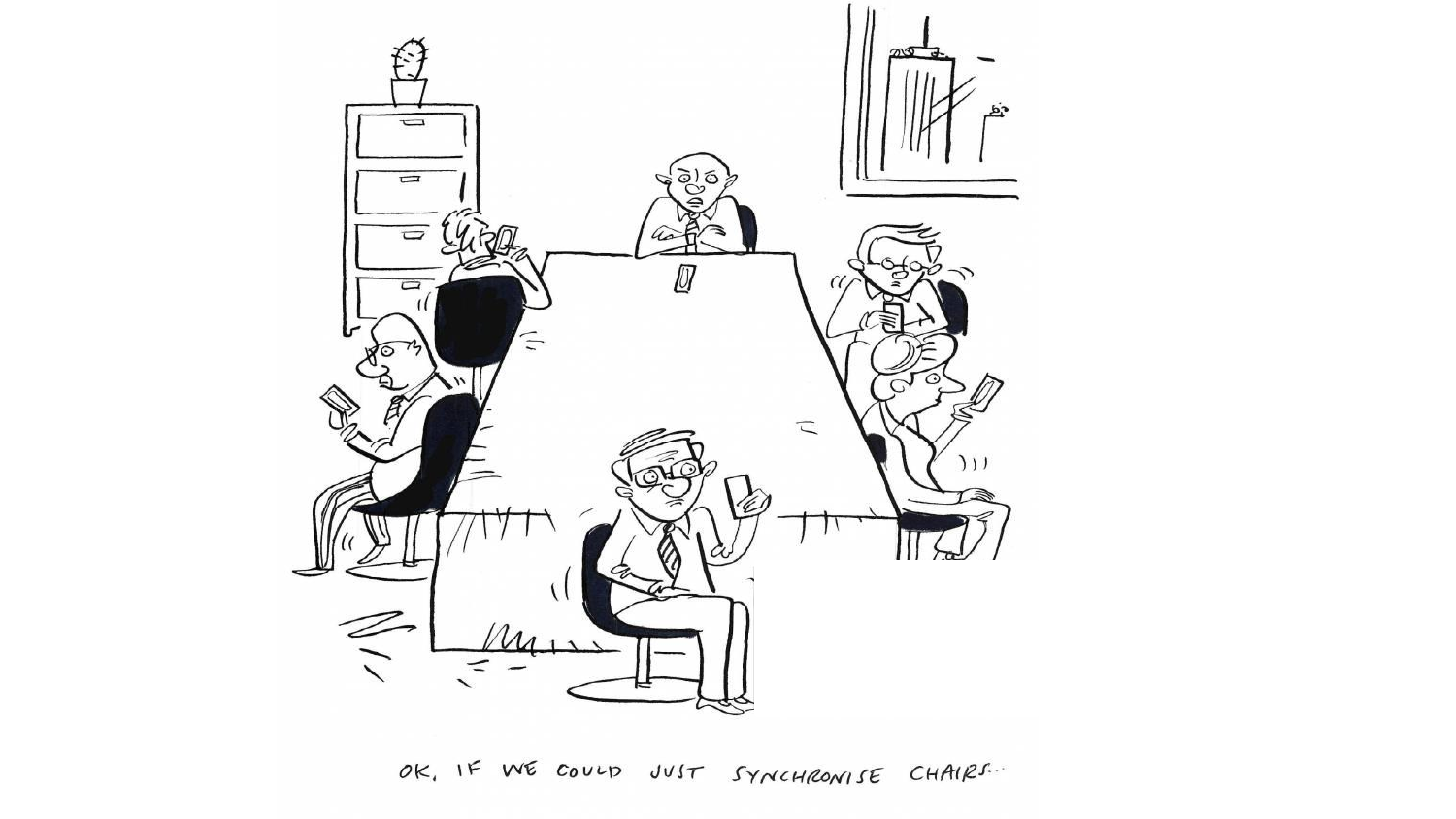![](_page_16_Picture_0.jpeg)

### **The Group Contract in organizational contexts**

1. Making *tacit*  concerns *explicit*

2. Co-creating new *ground rules* for collaboration

3. Agreeing collectively individual roles, *responsibilities* & *corrective* actions

![](_page_16_Picture_5.jpeg)

OK, IF WE COULD JUST SYNCHRONISE CHAIRS.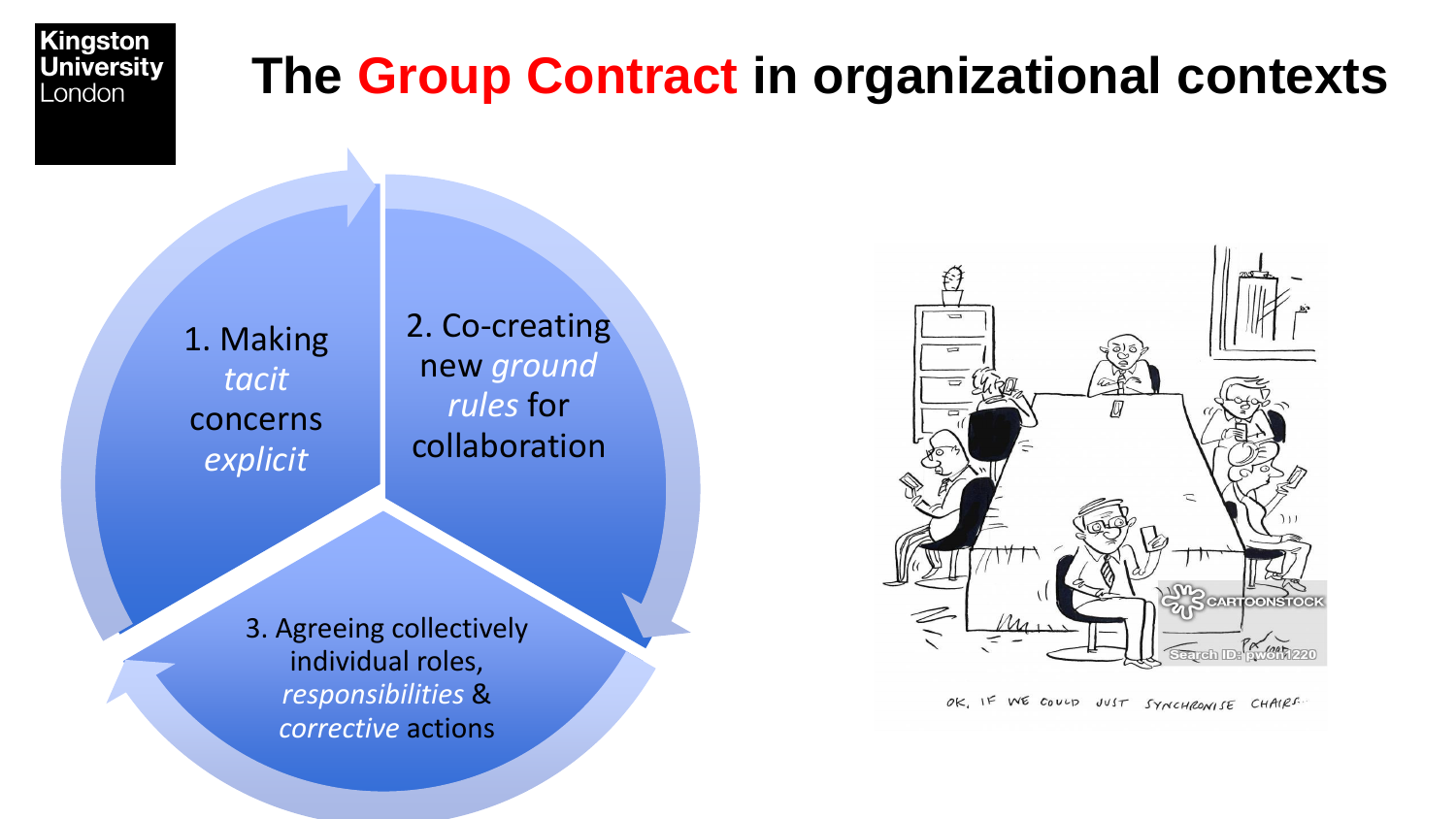## **Group Contract: Future Applications in Organizational Contexts**

![](_page_17_Picture_2.jpeg)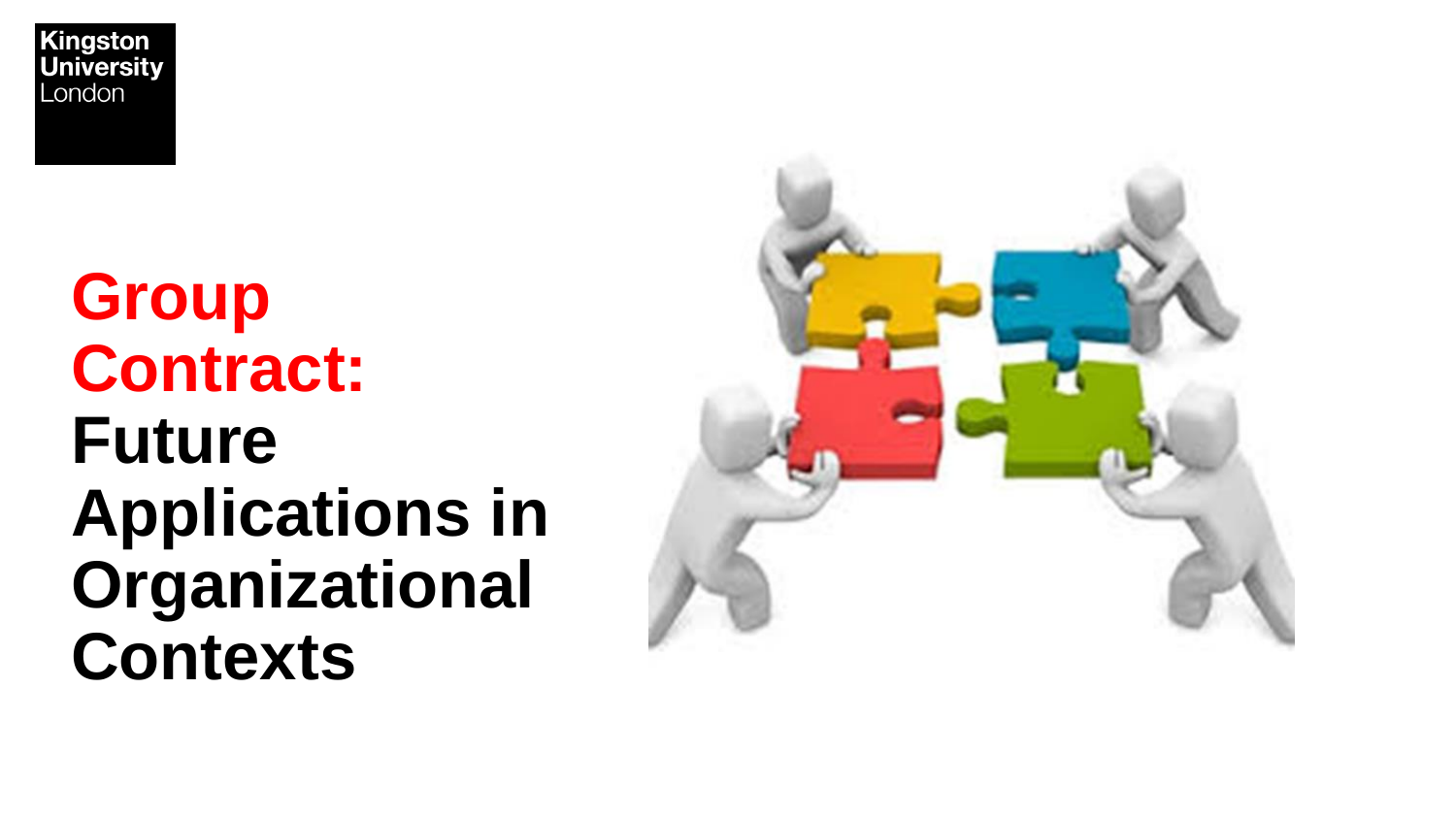## **Group Contract: Organizational Context**

![](_page_18_Picture_2.jpeg)

### Research

- Research collaborations
- PhD supervision teams (among 1st, 2 nd 3 rd supervisors)

MNCs/Large **Companies** 

• Project management (e.g. organization's own group contract such as project/ innovation charters)

Start ups/SMEs

• For initiating new collaborations for ventures

• For entrepreneurial team projects